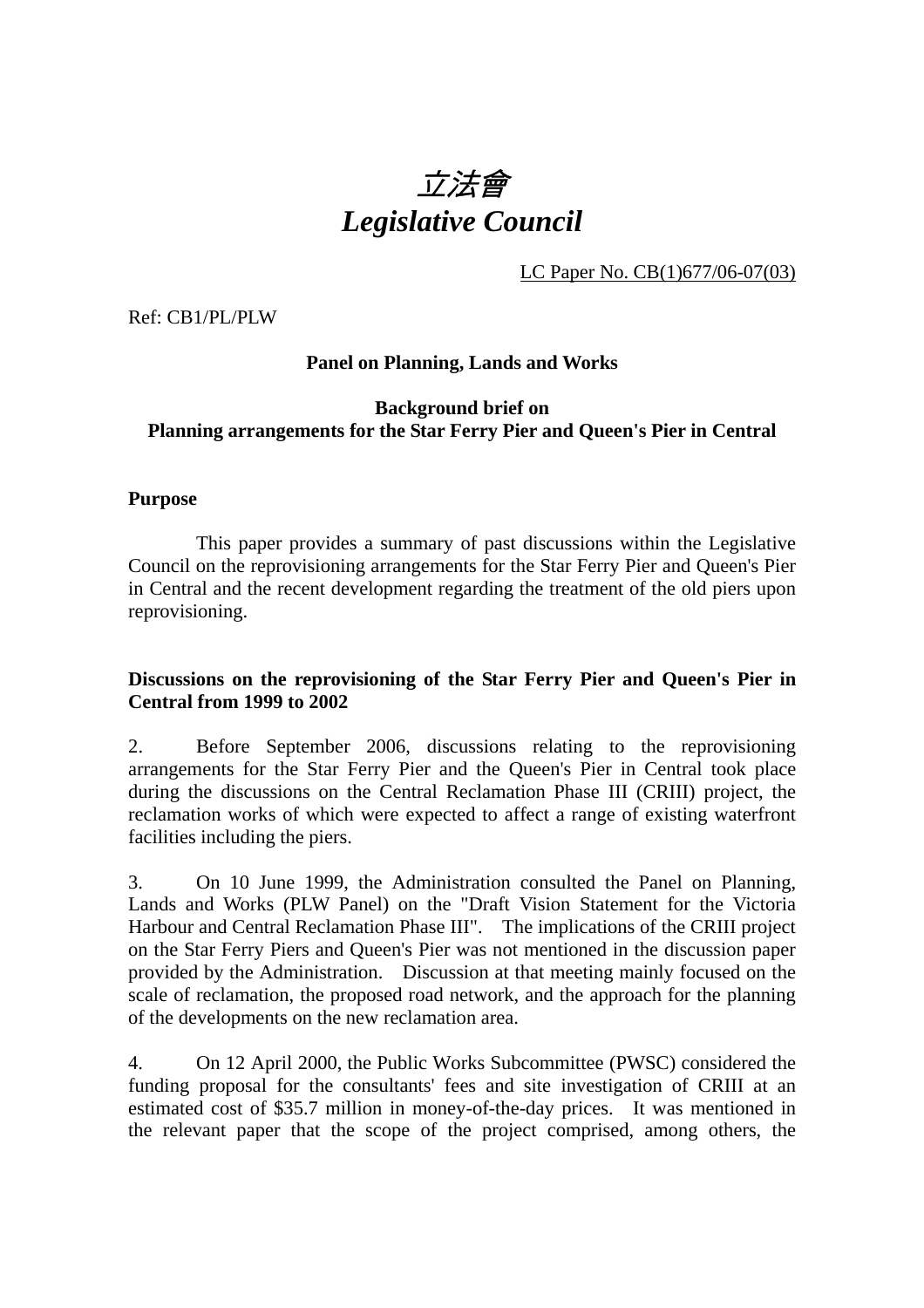reprovisioning of piers and public landing steps, and that one of the objections raised on the amended draft Outline Zoning Plan covering the CRIII during the public inspection period was concerned with the proposed relocation of the Star Ferry Pier. The Town Planning Board (TPB) recognized the historical significance and importance of the Star Ferry icon as one of the landmarks and major tourist attractions in the territory and agreed that its identity should be recreated in the new Central waterfront. The exact location and design would be subject to further investigation.

5. At the PWSC meeting, Hon CHAN Yuen-han expressed concurrence on the historical significance and importance of the Star Ferry Pier, and enquired about the relocation plan for the pier. The Administration's advice at that time was that it was discussing the relocation plan with the "Star" Ferry Company, Limited (SFCL). The intention was to reprovision the Star Ferry Pier to the existing Pier 7 and to part of a new Pier 8 to be built on the western side of CRIII. The clock tower would be reprovisioned and the piers would be decorated so that they would resemble the then existing piers as much as possible. The details would be worked out in the detailed design for CRIII. Towards the close of the discussion, Hon CHAN Yuen-han considered that the information given in the discussion paper was too broad-brush and issues of public concern, such as relocation of the Star Ferry Pier, had not been adequately accounted for.

6. On 1 March 2002, the Administration consulted the PLW Panel on the proposal to implement the CRIII project. It was mentioned in the paper provided by the Administration that --

- (a) the project included refurbishment of the existing Ferry Pier No. 7 and construction of a new Ferry Pier No. 8 and associated structures for reprovisioning of the affected Star Ferry Pier, and construction of two public piers and associated facilities for reprovisioning of the affected Queen's Pier and other affected public landing steps; and
- (b) the Administration had carefully reviewed the location and design of the new Star Ferry Piers in coordination with the "Star" Ferry Company, Limited, and adopted a historical heritage approach for the general layout and design of the external appearance of the new piers. TPB approved the proposal on 4 January 2002.

7. At the above PLW Panel meeting, the importance of the Star Ferry Pier as a landmark of Hong Kong Island was stressed. According to the then advice of the Administration, it had reached a consensus with SFCL that the design for the new pier would preserve the special characteristics of the original pier, such as the clock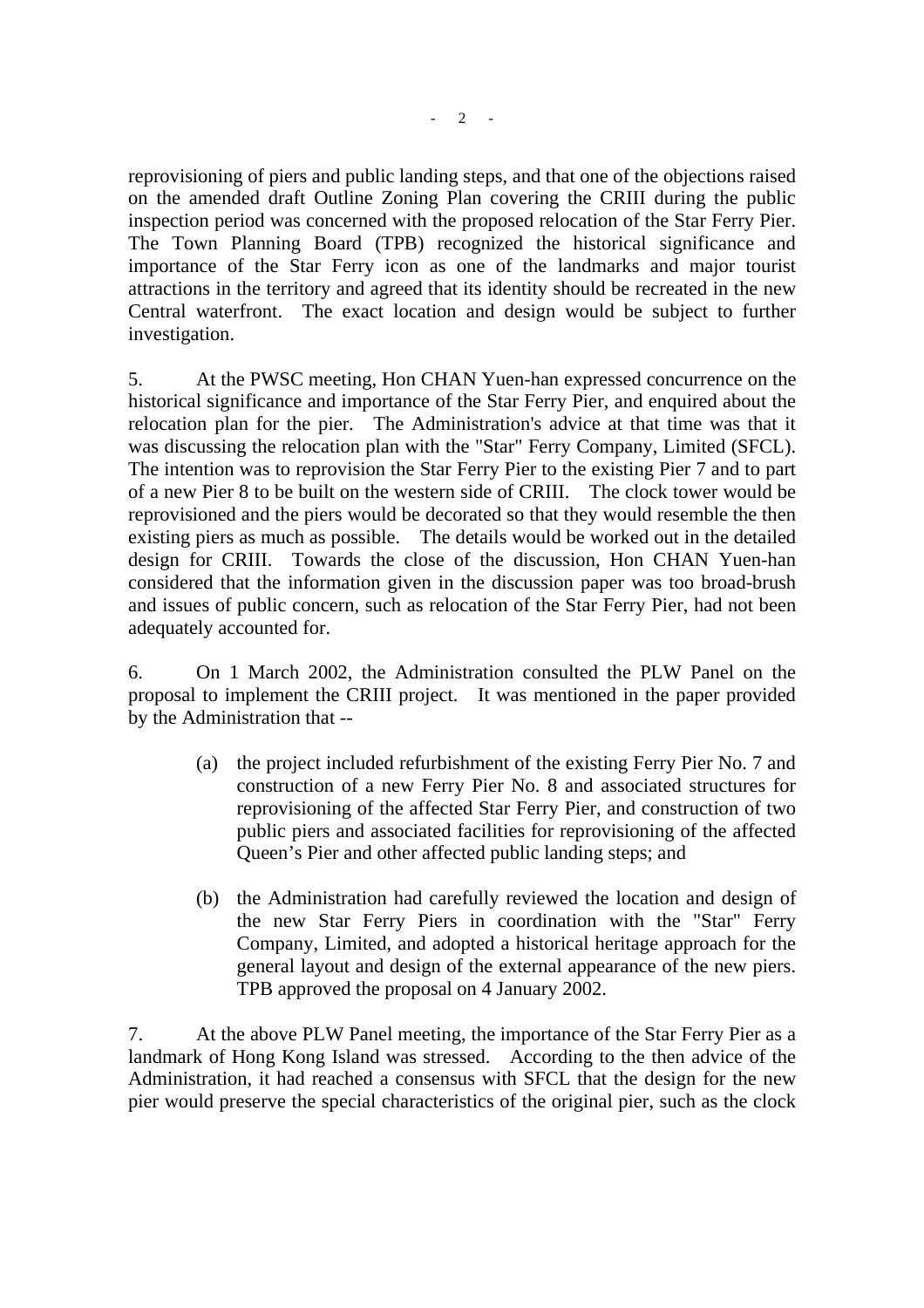tower, and a memorial plaque would be installed at the original location of Queen's Pier.

8. On 5 June 2002, PWSC considered the proposal to implement the CRIII project at an estimated cost of \$3,561.5 million in money-of-the-day prices. At the meeting, the Administration advised that the existing Pier 7, upon refurbishment and in conjunction with the new Pier 8, would form a winged structure, just like the then existing Star Ferry Pier, for reprovisioning of the Star Ferry Pier. Hon CHAN Yuen-han stressed that the Administration must fulfill its earlier promise that the design of the reprovisioned Star Ferry Pier would preserve the special characteristics of the then existing Star Ferry Pier, which was a landmark in Hong Kong.

#### **Recent discussions and developments**

9. The PLW Panel held a special meeting on 20 September 2006 to discuss two items with one item being "Planning issues relating to the reprovisioning of the Star Ferry Pier in Central including the proposed preservation of the building structure and clock tower of the existing Star Ferry Pier". Six deputations attended the meeting to present views on the subject and SFCL, which did not attend the meeting, provided a written submission. Towards the conclusion of the discussion, the Panel passed the following motion moved by Hon LEONG Kah-kit --

> "本委員會促請政府暫緩清拆現有中環天星碼頭及鐘樓計劃,在進行廣 泛公眾諮詢後,把現有鐘樓與相關建築融入將來中環新發展規劃藍圖, 在「以民為本」的基礎上,保留具集體回憶的歷史痕跡。"

#### (Translation)

"That the Panel urges the Government to defer its plan to demolish the existing Star Ferry Pier and its clock tower in Central and to incorporate, upon extensive public consultation, the existing clock tower together with the relevant building structures into the future new development plan for the Central District, with a view to preserving, on a people-oriented basis, the historical traces that form part of the collective memory."

10. On 11 October 2006, the Administration provided a written response to the above motion, reiterating that the Star Ferry Pier would be affected by the public works projects of the planned Road P2 network, the Airport Railway Hong Kong Station Extended Overrun Tunnel and the extension of an existing drainage box culvert at Man Yiu Street. All these projects had to be commenced according to programme and contracts awarded. Hence, the Star Ferry Pier had to be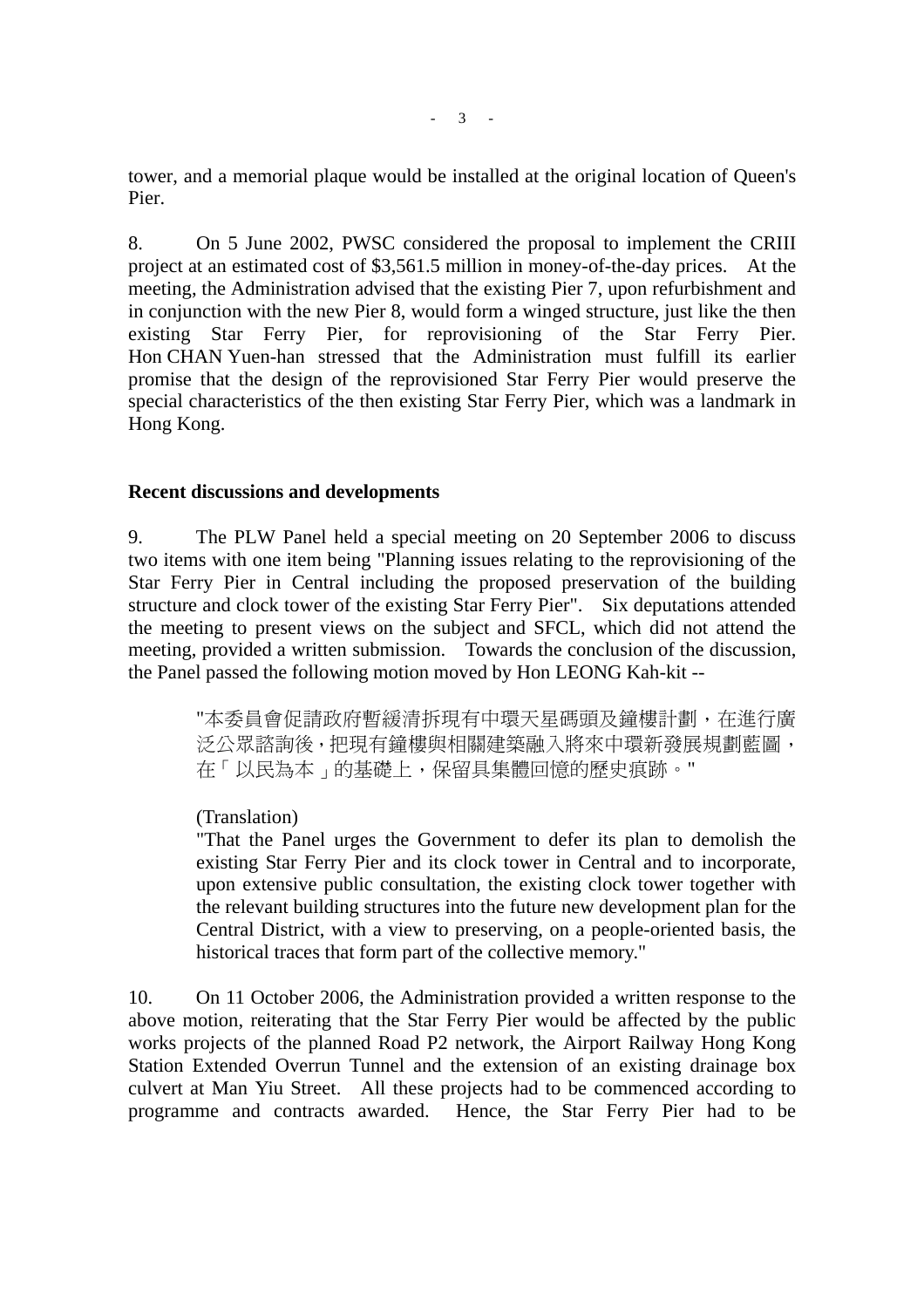demolished as planned. Having regard to the views in the community that the Star Ferry Pier and its clock tower should be preserved to enable collective memory of the "Star Ferry" icon, the Administration would consider, from an urban design point of view, how to incorporate some special features of the existing Star Ferry Pier and its clock tower in the new Central harbourfront under the Central Reclamation Urban Design Study, which was scheduled to commence in early 2007.

11. The subject was discussed again at the PLW Panel meeting on 14 November 2006. The Government maintained that it had strictly followed the statutory procedures in implementing the CRIII project and the associated reprovisioning and development plans. The existing plan had struck a proper balance and had been arrived at after extensive public consultations. Noting from the Administration that demolition of the Star Ferry Pier was inevitable and that the preservation of the clock tower at the existing location would not be feasible, members enquired about the feasibility of various other preservation options. Specifically, individual members suggested that --

- (a) the Government should preserve the clock tower and incorporate it in the new Central harbourfront. At least the appearance and the chimes of the clock should be preserved;
- (b) the Government should endeavour to restore the clock tower, as in the case of the clock tower of the former railway station in Tsimshatsui. Efforts should also be made to enable the clock to continue operation;
- (c) immediate action should be taken to carry out a detailed survey of the architectural and structural features of the clock tower and compile a comprehensive record of these to facilitate the future restoration work; in demolishing the clock tower, efforts should be made to preserve the tower as much in its holistic form as possible, including the arms, letters and face of the clock;
- (d) the Government should consult concerned parties and the relevant District Council in deciding how and where to relocate the clock tower, which was a "collective memory" icon for Hong Kong people;
- (e) the Government should review the legislation related to the preservation of historical sites and buildings in Hong Kong; and
- (f) what the public really wanted was the preservation of the whole Star Ferry Pier and its clock tower at the existing location. The value of the premises was in its holistic form, and parts and pieces of the building would be valueless.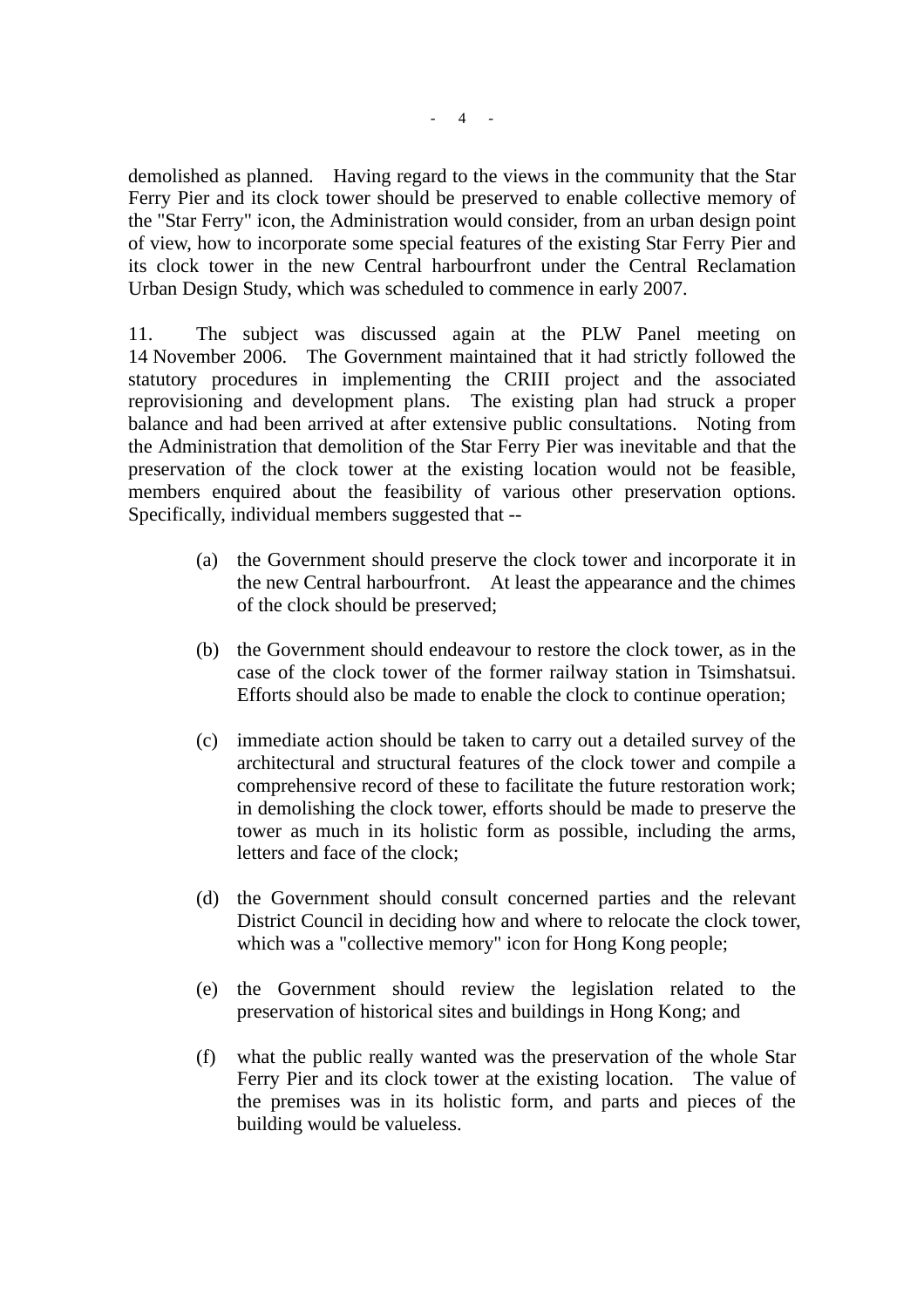$- 5 - 1$ 

12. Hon CHOY So-yuk asked a written question at the Council meeting on 6 December 2006 on the criteria for classification as historical buildings and whether the Administration would re-consider classifying the Star Ferry Pier in Central as a historical building so that it would be protected by the Antiquities and Monuments Ordinance (Cap. 53).

13. According to the reply of the Secretary for Home Affairs (SHA), construction of the Star Ferry Pier in Central commenced in October 1955 and was completed in March 1957. The pier was opened in December 1957. The Government conducted a built heritage impact assessment for CRIII in 2001. Having assessed the impact of the CRIII project on the Star Ferry Pier, the report recommended to reprovision the Star Ferry Pier at the new Central Ferry Piers. In March 2002, the Antiquities Advisory Board (AAB) deliberated on the recommendation of the assessment report and had no objection to the reprovisioning arrangement. Against this background, the Administration would not re-consider declaring the Star Ferry Pier as a monument under the Antiquities and Monuments Ordinance. As the Star Ferry Pier is neither a declared monument nor a graded historical building on the basis of its heritage value, it would not be preserved in-situ.

14. The built heritage impact assessment referred to in SHA's reply was the "Survey Report of Historical Buildings and Structures within the Project Area of the Central Reclamation Phase III" conducted by a heritage consultant commissioned by the Antiquities and Monuments Office in 2001. The Survey Report described the old Star Ferry Pier as a structure of great significance and warned that its destruction would provoke a public outcry and dismay, and recommended that consideration should be given to relocating the clock tower, if not the whole pier building, to a new home suitably in harmony with its surroundings. As regards the Queen's Pier, the Survey Report pointed out that the Pier had not only been used by the public since its construction in 1961, it had also been the landing pier for new Governors after arriving at the former Kai Tak Airport. The Pier together with the Edinburgh Place, to a certain degree, had performed some civic and political functions in the colonial period of post-war Hong Kong. Their demolition for reclamation would scrap forever the concrete link to a brief past of local development. The report is attached to the Environmental Impact Assessment Report on CRIII as an appendix. It was revealed by the media on 12 December 2006 that the relevant hyperlink to the Survey Report on the relevant Government website had been missing.

15. The Administration issued a press release in the evening of 12 December 2006 stating that AAB in a meeting on the same day had reviewed the discussion paper and minutes regarding the demolition plan of the Star Ferry Pier in 2002 which recorded that AAB did not raise any objection to the demolition of the Pier. The Board asked the Government to preserve the significant relics of the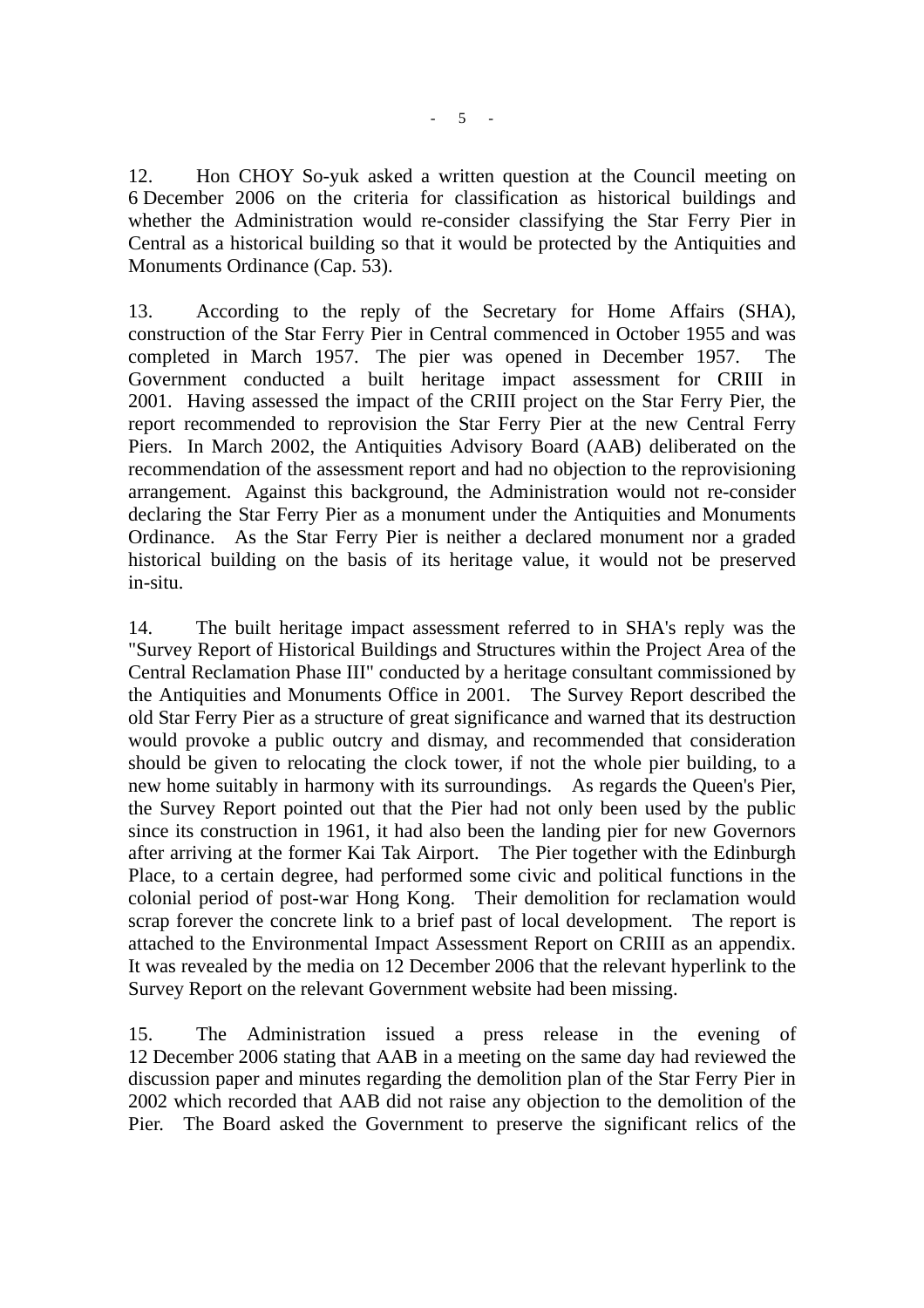clock tower and the Queen's Pier and consider reconstructing them in the new harbourfront. The Administration also explained that the missing link to the survey report was due to technical problems with the hyperlink system. The Environmental Protection Department had taken follow-up action to improve the hyperlink system.

16. On 12 December 2006, the demolition works of the old Star Ferry Pier commenced. Some citizens staged a demonstration at the pier site protesting against the demolition of the pier building and the clock tower.

17. At the Council meeting on 13 December 2006, with the permission of the President of LegCo, Dr Hon Fernando CHEUNG Chiu-hung moved a motion to adjourn the Council for the purpose of debating the issue of "Demolition of the clock tower at the Star Ferry Pier". Eighteen Members spoke at the motion debate and the SHPL made a response. All the 18 Members called on the Administration to stop the demolition works and to preserve the old Star Ferry Pier as much as possible. SHPL responded that it was not feasible to preserve the pier building and the clock tower at the present location, nor was it feasible to retain the parts of the pier building and the clock tower and then relocate them in their holistic form somewhere in the future Central harbourfront or in another place.

18. On 14 December 2006, the PLW Panel held a special meeting to further discuss the subject matter with the Administration. Individual Members expressed the following views-

- (a) the demolition of the Star Ferry Pier and its clock tower should be suspended until after the technical issues related to various preservation options had been sorted out with experts at the next Panel meeting scheduled for 18 December 2006;
- (b) the Government might have deliberately withheld the Survey Report from public scrutiny; in the papers submitted to the PLW Panel, Finance Committee and the Public Works Subcommittee, the Administration had not mentioned about the findings and recommendations of the Survey Report;
- (c) the Government's consultation mechanism was ineffective as it could not reflect timely the public's opinions; although the Government had conducted consultations with relevant parties on the CRIII project and the associated reprovisioning plans during 1999 to 2002, the Government should take into consideration the strong public aspirations for preservation of heritage, in particular built heritage, in recent years;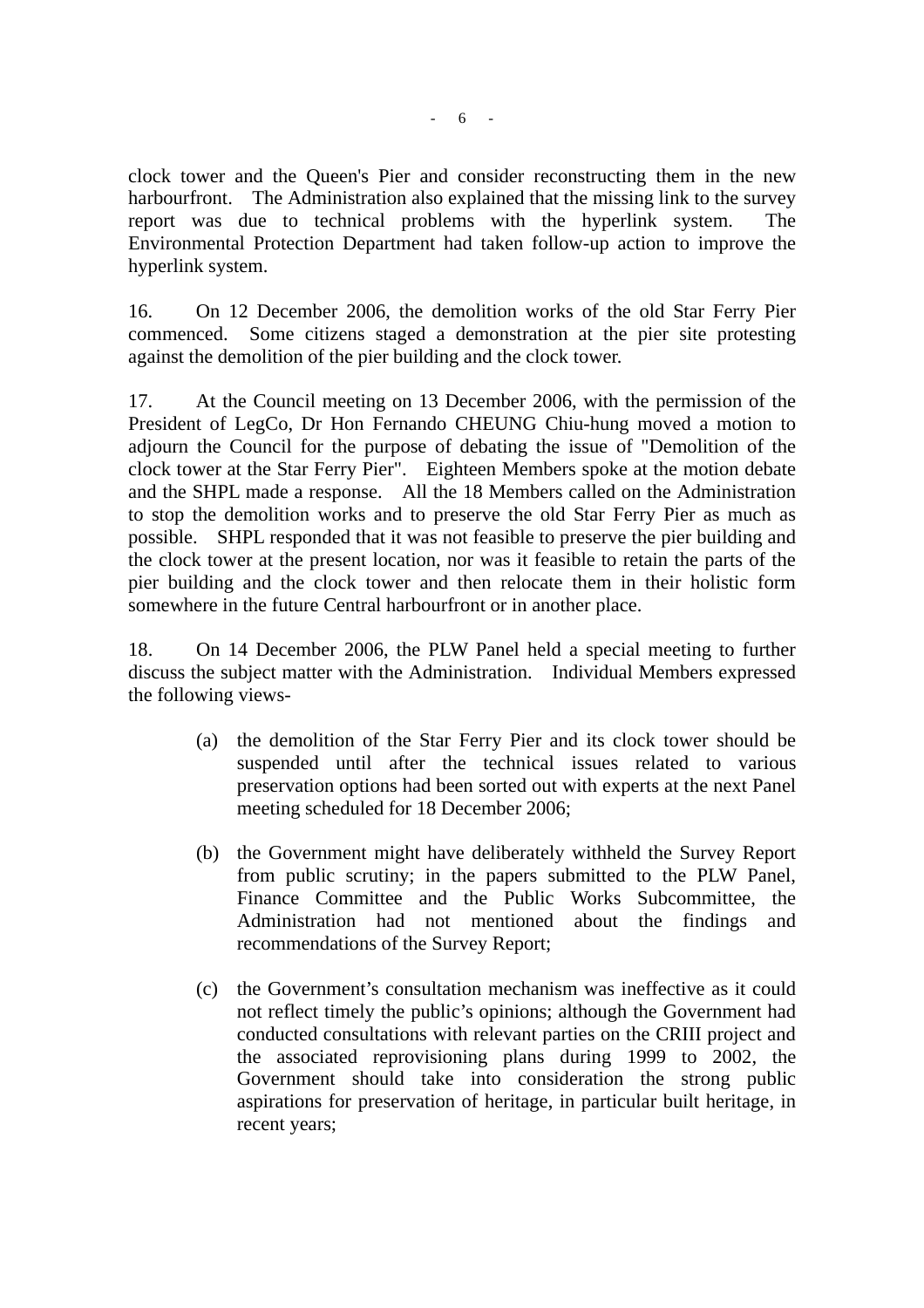- (d) the Government should revise its land development policy, by giving priority attention to preservation of built heritage;
- (e) a statutory body vested with the authority to compensate the affected parties should be set up to co-ordinate the work on preservation of built heritage; and
- (f) a public design competition should be organized for designing the new Central harbourfront promenade.

19. The Panel held another special meeting to discuss the subject matter on 18 December 2006 with the attendance of ten deputations. Some deputations expressed the view that the technical problems in preserving the pier building and its clock tower at the present location were not insurmountable. A deputation also emphasized that it had raised objection in 1999 when consultation for the relevant draft outline zoning plan was conducted and it had pointed out that the whole series of building structures of high heritage significance including Edinburgh Place, Queen's Pier, City Hall and Star Ferry Pier should be preserved. Some deputations opined that there should be heritage planning and a presumption for conservation of heritage was needed, and there was an urgent need to conduct a survey to identify heritage so as to draw up a heritage watch list. The "Star" Ferry Company, Limited provided a written submission stating that in view of the public's strong sentiment towards the old clock, the company was willing to donate the clock to the public permanently and therefore had delivered the faces of the clock and the parts of it to the Hong Kong Museum of History.

20. At the above PLW Panel meeting, the Administration informed members that the clock tower had been disposed of at the public fill reception facilities and mixed with other materials. The faces and the mechanical parts of the old clock had been preserved for possible use in future. Unlike Murray Building which was a stone structure, the old Star Ferry Pier was merely a concrete structure. The Administration had used three-dimensional laser scanning to record the dimensions of the old Star Ferry Pier. The Queen's Pier would be demolished as planned but the plaque of the Queen's Pier would be preserved.

21. Mr Neil Brennan WRIGHT of the clockmaker's company, Thwaites & Reed, attended the PLW Panel meeting on 18 December 2006. The company has been maintaining the Great Clock of Westminster Palace for 30 years. Having inspected some parts of the clock taken down from the old Star Ferry Pier and stored at the Hong Kong Museum of History, he informed Members that the clock, made by famous clockmaker Dent in the 1950s, was a high quality three-legged electro-mechanical gravity clock, with a cast-iron frame, bronze wheels and high quality stainless steel spindles. It would not be a problem to restore it for future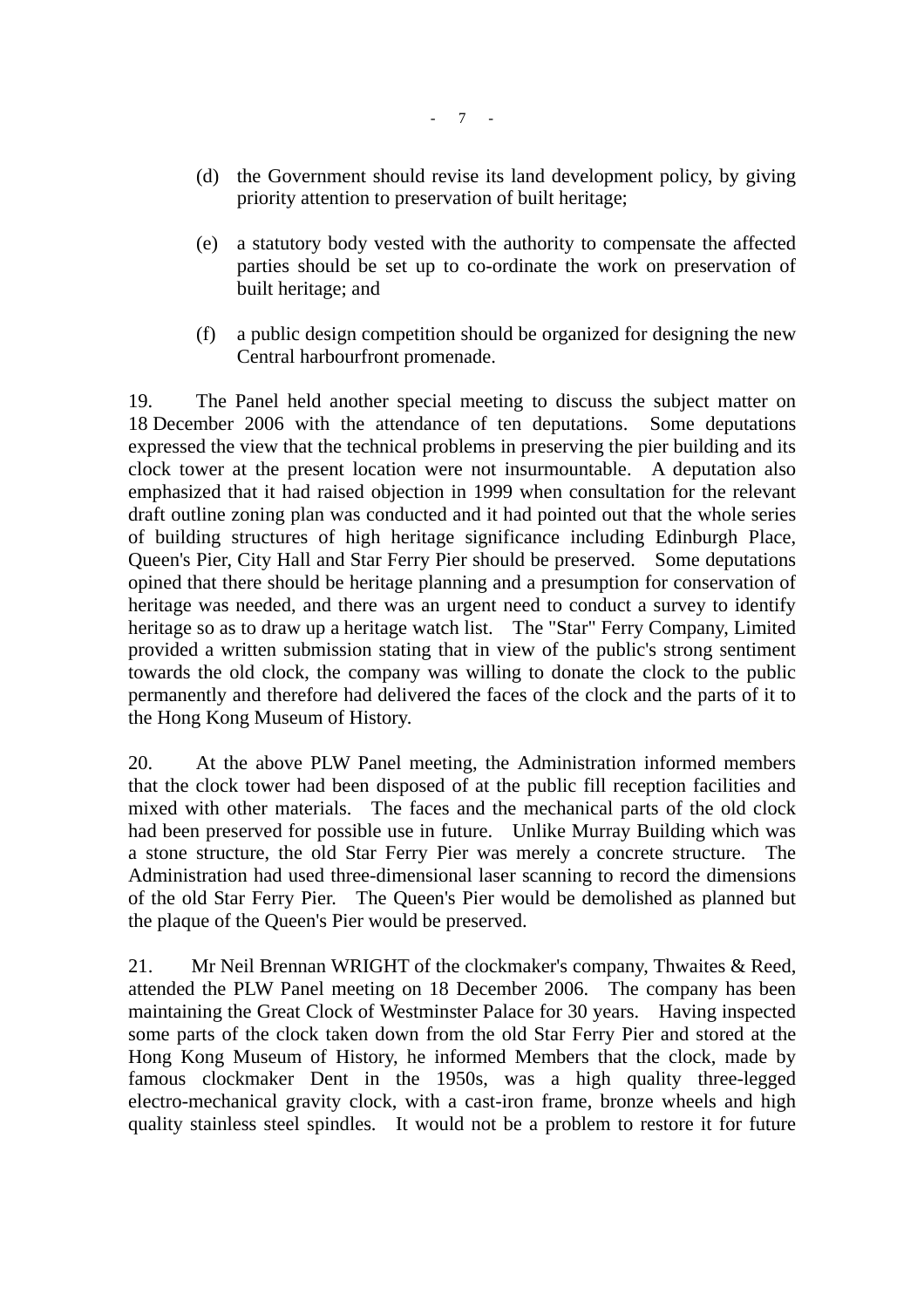use. The clock was unique and valuable and it was made specifically for the Star Ferry Pier building. It was the second one of its kind that he had seen in the past eight years. The clock could be re-erected in many forms, such as in a new clock tower or as a museum piece. According to media reports, Mr WRIGHT had inspected the five striking clocks retained by SFCL after the PLW Panel meeting. He commented that "the clock is 99.9 per cent complete and is a high quality clock. It can work perfectly well if restored properly, and it can continue to run for (another) 200 or 300 years,".

22. On 23 December 2006, the Chief Executive delivered a statement to the Hong Kong public at a radio programme《香港家書》of Radio Television Hong Kong. He explained the Government's position stating that the demolition of the Star Ferry Pier and Queen's Pier could not be stopped as it was part of the CRIII project, which undergone all the statutory requirements and appropriate consultation processes and now more than half of the works had been completed. It would not be possible to halt the project at this stage without regard to the legal requirements and consequences. He promised that the Government would reassemble the clock of the old Star Ferry Pier and re-erect it on a new clock tower to be constructed at a suitable location. As regards the Queen's Pier, the Government would work with experts to preserve its components as far as possible so that it could be reconstructed at a suitable site. He also said that he had already asked the Home Affairs Bureau, which carried out a public consultation on heritage policy two years ago, to bring out a discussion on this policy again. He also pledged that the Government would fully consider the public's collective memory and demands in future.

23. A chronology of the relevant events and the relevant documents are set out in the **Appendix**.

Council Business Division 1 Legislative Council Secretariat 10 January 2007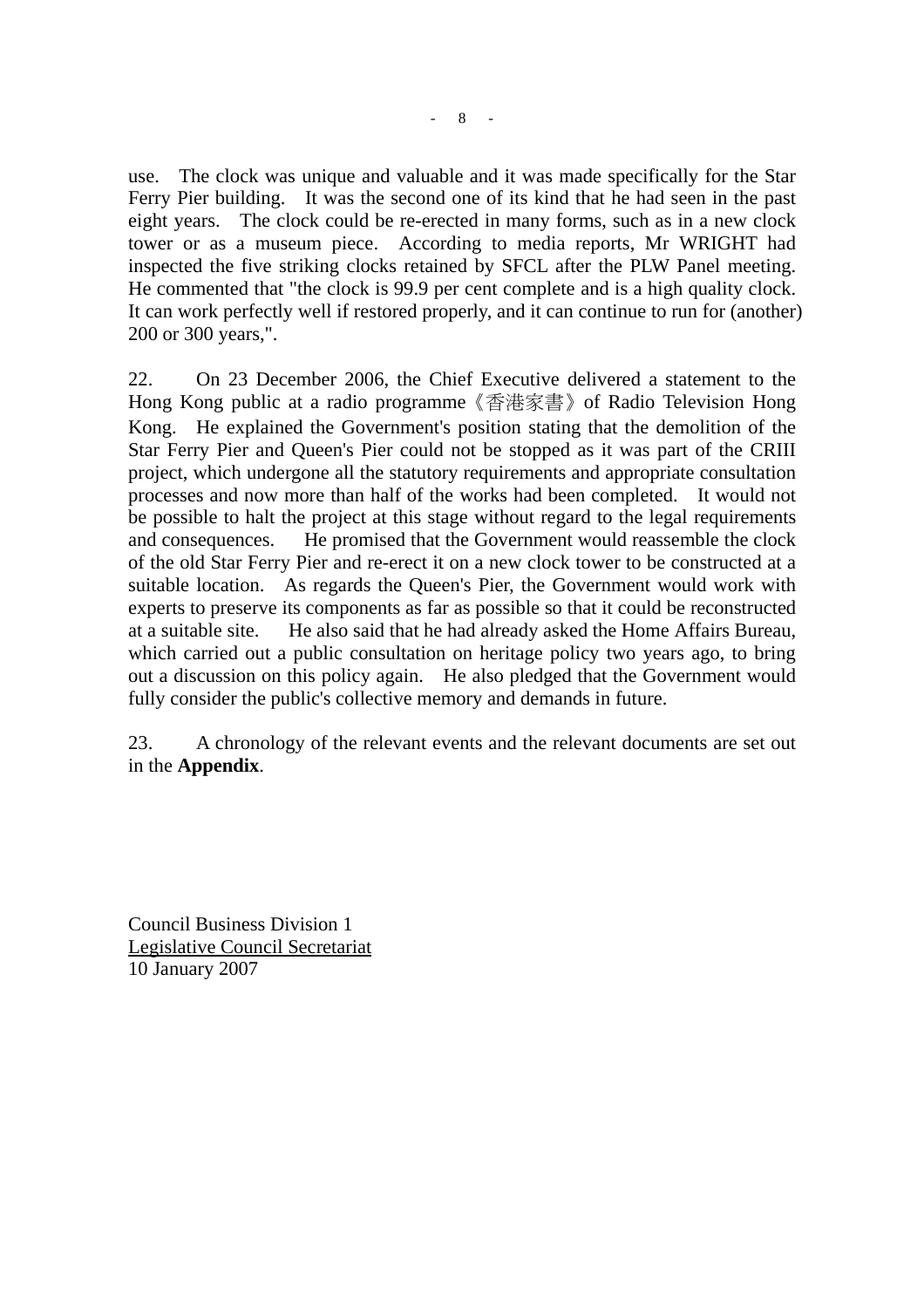### **Appendix**

## **Chronology of events**

| <b>Time</b>   | <b>Event</b>                                                                                                                                                                                                   | <b>References</b>                                                                                                                                                                                                 |
|---------------|----------------------------------------------------------------------------------------------------------------------------------------------------------------------------------------------------------------|-------------------------------------------------------------------------------------------------------------------------------------------------------------------------------------------------------------------|
| 10 June 1999  | The<br>PLW<br>Panel<br>was<br>consulted on<br>the<br>Draft<br>Vision Statement for the<br>Victoria<br>Harbour<br>and<br><b>Central Reclamation Phase</b><br>III on 10 June 1999.                               | <b>Discussion Paper</b><br>http://www.legco.gov.hk/yr98-99/<br>english/panels/plw/papers/pl1006<br>4.htm<br>Minutes of meeting<br>http://www.legco.gov.hk/yr98-99/<br>english/panels/plw/minutes/pl100<br>699.pdf |
| 29 March 2000 | Administration<br>The<br>provided an information<br>the<br>"Central<br>note<br>on<br>reclamation phase III -<br>consultants' fees and site<br>investigation"<br>for<br>circulation to members of<br>PLW Panel. | Information paper                                                                                                                                                                                                 |
| 12 April 2000 | <b>PWSC</b><br>endorsed<br>the<br>proposal for upgrading of<br>part of 343CL - Central<br>reclamation phase III<br>consultants' fees and site<br>investigation.                                                | Paper<br>http://www.legco.gov.hk/yr99-00/<br>english/fc/pwsc/papers/p00-1e.pd<br>f<br>Minutes of meeting<br>http://www.legco.gov.hk/yr99-00/<br>english/fc/pwsc/minutes/pw1204<br>00.pdf                          |
| 1 March 2002  | PLW Panel discussed the<br>proposal<br>implement<br>to<br><b>Central Reclamation Phase</b><br>Ш<br>including<br>the<br>refurbishment<br><sub>of</sub><br>the<br>existing Ferry Pier No. 7                      | Paper<br>http://www.legco.gov.hk/yr01-02/<br>english/panels/plw/papers/plw030<br>1-cb1-1134-3e.pdf<br>Minutes of meeting                                                                                          |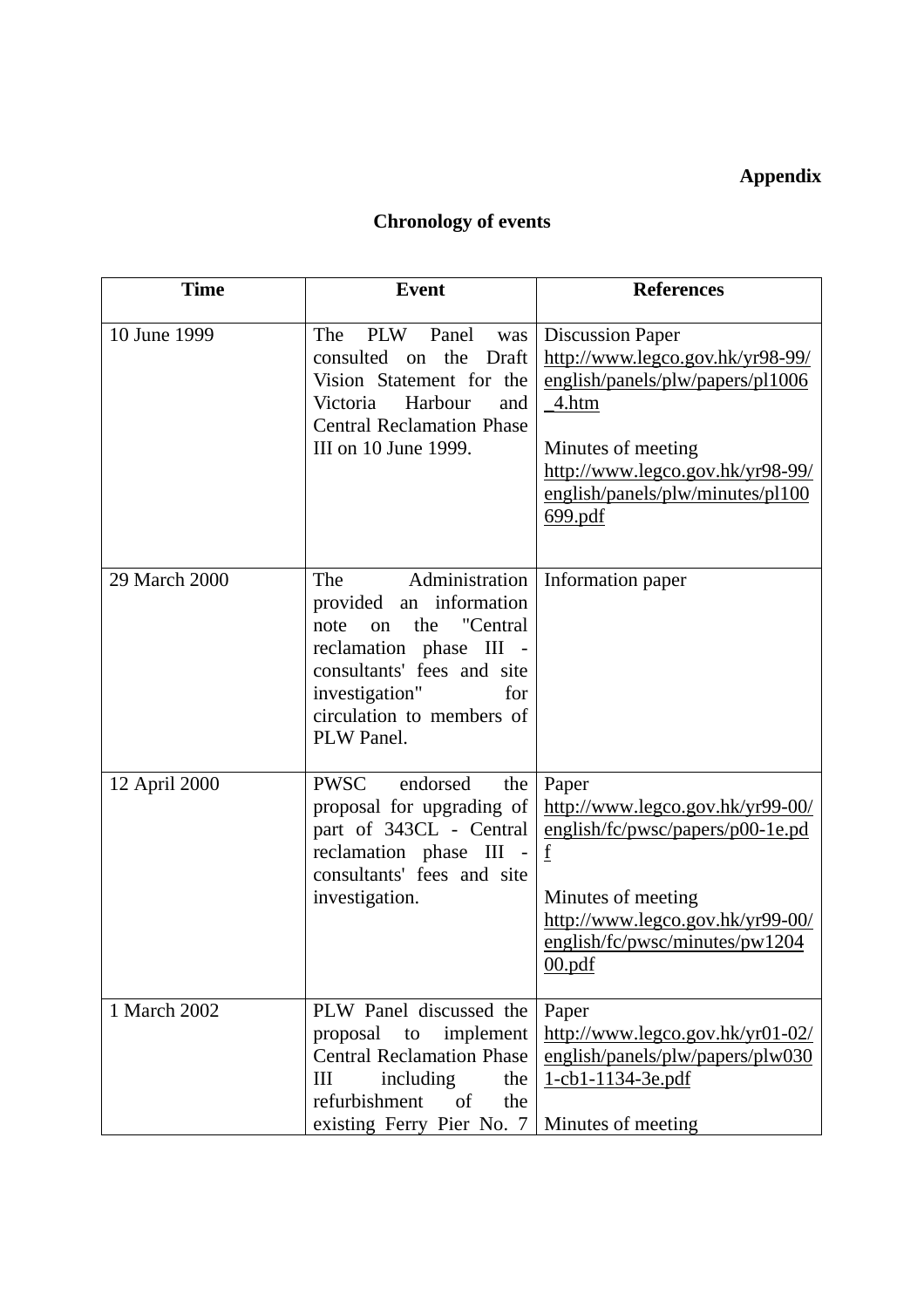$- 2 -$ 

| <b>Time</b>       | <b>Event</b>                                                                                                                                                                                                                                                                                                                                                                      | <b>References</b>                                                                                                                                                                                            |
|-------------------|-----------------------------------------------------------------------------------------------------------------------------------------------------------------------------------------------------------------------------------------------------------------------------------------------------------------------------------------------------------------------------------|--------------------------------------------------------------------------------------------------------------------------------------------------------------------------------------------------------------|
|                   | and construction of a new<br>Ferry Pier No. 8<br>and<br>associated structures<br>for<br>reprovisioning<br>of<br>the<br>affected "Star" Ferry Piers.                                                                                                                                                                                                                               | http://www.legco.gov.hk/yr01-02/<br>english/panels/plw/minutes/pl020<br>301.pdf                                                                                                                              |
| 5 June 2002       | PWSC<br>endorsed<br>the<br>343CL<br>proposal for<br>$\overline{a}$<br>Central reclamation phase<br>III - engineering works.                                                                                                                                                                                                                                                       | Paper<br>http://www.legco.gov.hk/yr01-02/<br>english/fc/pwsc/papers/p02-41e.p<br>df<br>Minutes of meeting<br>http://www.legco.gov.hk/yr01-02/<br>english/fc/pwsc/minutes/pw0206<br>05.pdf                    |
| 20 September 2006 | Panel<br>discussed<br><b>PLW</b><br>"Planning issues relating to<br>the reprovisioning of the<br>Star Ferry Pier in Central<br>including the proposed<br>preservation<br>of<br>the<br>building<br>structure<br>and<br>clock tower of the existing<br>Star Ferry Pier"<br>with<br>deputations<br>the<br>and<br>Administration,<br>and<br>a<br>motion was passed at the<br>meeting. | Paper<br>http://www.legco.gov.hk/yr05-06/<br>english/panels/plw/papers/plw092<br>$0cb1-2208-2e.pdf$<br>Minutes of meeting<br>http://www.legco.gov.hk/yr05-06/<br>english/panels/plw/minutes/pl060<br>920.pdf |
| 11 October 2006   | Administration<br>The<br>provided<br>written<br>a<br>response on the motion<br>passed at the PLW Panel<br>meeting on 20 September<br>2006.                                                                                                                                                                                                                                        | Paper<br>http://www.legco.gov.hk/yr05-06/<br>english/panels/plw/papers/plw092<br>$0cb1-46-1-e.pdf$                                                                                                           |
| 14 November 2006  | further<br><b>PLW</b><br>Panel<br>discussed "Planning issues<br>relating<br>the<br>to<br>reprovisioning of the Star                                                                                                                                                                                                                                                               | Relevant papers for the meeting<br>http://www.legco.gov.hk/yr06-07/<br>english/panels/plw/agenda/plag11<br>14.htm                                                                                            |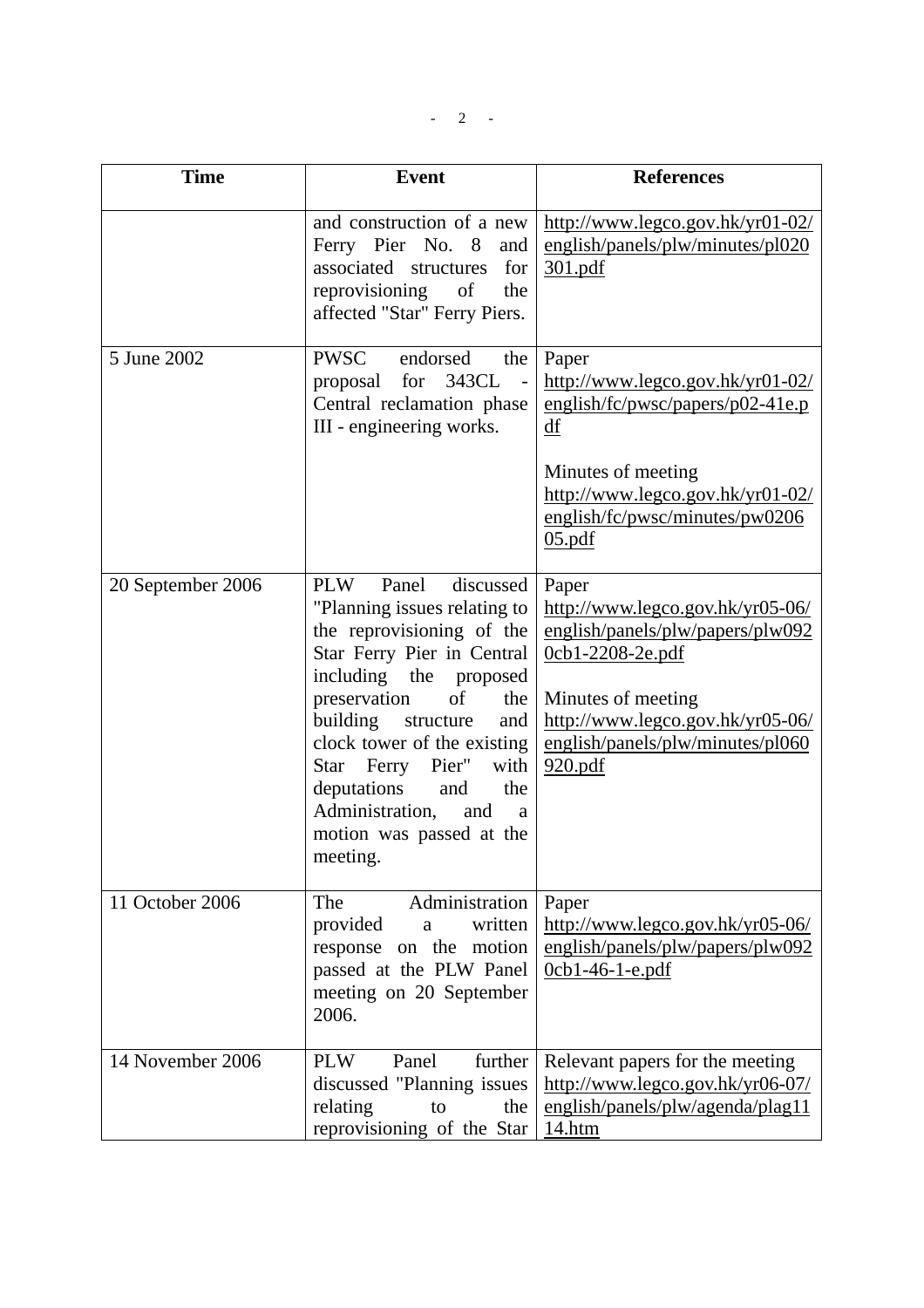| <b>Time</b>      | <b>Event</b>                                                                                                                                                                                                                                 | <b>References</b>                                                                                                                                                                                                                           |
|------------------|----------------------------------------------------------------------------------------------------------------------------------------------------------------------------------------------------------------------------------------------|---------------------------------------------------------------------------------------------------------------------------------------------------------------------------------------------------------------------------------------------|
|                  | Pier in<br>Central<br>Ferry<br>including the<br>proposed<br>preservation<br>of<br>the<br>building<br>structure<br>and<br>clock tower of the existing<br>Star Ferry Pier".                                                                    |                                                                                                                                                                                                                                             |
| 6 December 2006  | Hon CHOY So-yuk asked<br>question on<br>written<br>a<br>classifying<br>historical<br>buildings at the Council<br>meeting.                                                                                                                    | The Administration's press release<br>on the reply of the Secretary for<br>Home<br><b>Affairs</b><br>http://www.info.gov.hk/gia/gener<br>al/200612/06/P200612060159.ht<br>$\underline{m}$                                                   |
| 12 December 2006 | The Administration issued<br>press release in the<br>a<br>evening of 12 December<br>2006<br>entitled<br>"AAB<br>reaffirms<br>objection<br>no<br>raised to Star Ferry Pier<br>demolition plan in 2002".                                       | The Administration's press release<br>http://www.legco.gov.hk/yr06-07/<br>english/panels/plw/papers/plw121<br>4cb1-511-3-e.pdf                                                                                                              |
| 13 December 2006 | With the permission of the<br>President,<br>Hon<br>Dr<br>Fernando<br><b>CHEUNG</b><br>Chiu-hung<br>moved<br>a<br>motion under Rule $16(1)$<br>to debate the demolition of<br>the clock tower at the Star<br>Ferry Pier.                      | The Administration's press release<br>on the response of the Secretary<br>for Housing, Planning and Lands<br>http://www.info.gov.hk/gia/gener<br>al/200612/13/P200612130316.ht<br>m                                                         |
| 14 December 2006 | PLW Panel held a special<br>meeting to further discuss<br>the subject matter with the<br>Administration<br>and<br>a<br>motion was passed at the<br>meeting.<br>At a Member's request, the<br>Administration<br>subsequently<br>provided<br>a | Relevant papers for the meeting<br>http://www.legco.gov.hk/yr06-07/<br>english/panels/plw/agenda/plag12<br>14.htm<br>Terms of the motion passed<br>http://www.legco.gov.hk/yr06-07/<br>english/panels/plw/papers/plw121<br>4cb1-534-1-e.pdf |